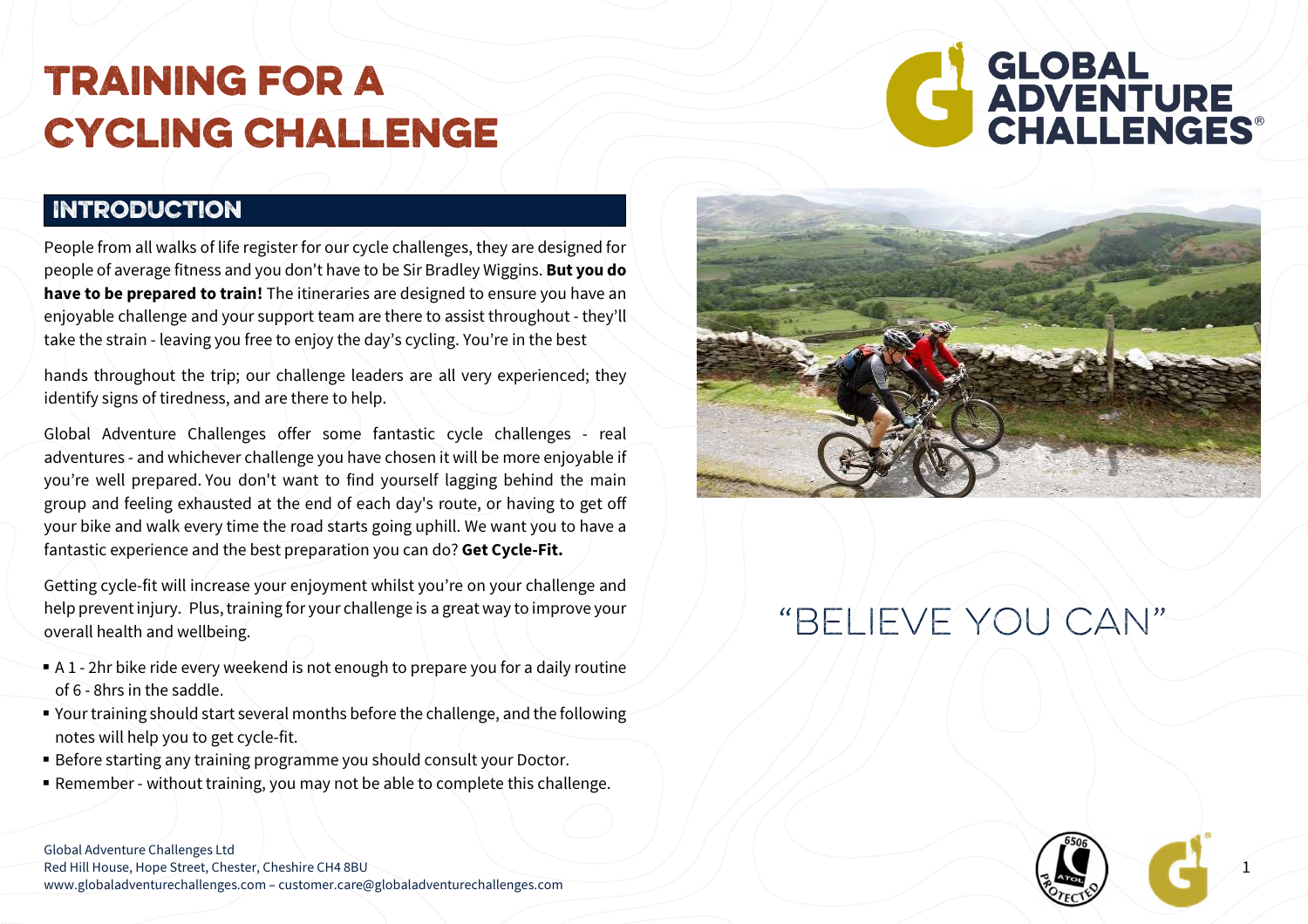

#### What type of cyclist are you?

Training for a cycle challenge depends largely on your present fitness; age and the amount of cycling you have done in the past. There are a number of ways to train and the notes below should be adapted to fit into your personal lifestyle. Training should be enjoyable, ride with friends, other challenge participants, or try joining a local cycling club, British Cycling (Check BC's 'Ride Social' events) or your local Cyclist Touring Club (CTC) and make some new friends.

Understanding where you're at with your fitness right now is the best place to start. It'll help you plan to get from where you are to where you're going......

#### Are you a beginner?

Participants who have not ridden a bike for several years, or perhaps never, will have to start training at least 4 months before their challenge. The mileage should be built up gradually to avoid over-exercise and injury. This is also to establish a good base fitness level on which you will need to build stamina for your cycle challenge.

Your aim: is to move onto the intermediate plan. This can be done once you feel comfortable with the beginner's plan which you might complete 1, 2 or 3 times depending on your ability.

#### Are you an intermediate?

Includes participants who have been cycling regularly over the years:

- $\;\;\bar{}\;$  Perhaps commuting a short distance to work.
- Go on regular weekend rides (20 miles+) with friends and family.

As you have a degree of basic fitness and confidence, 3 months or so of training should prepare you for your challenge.

Your aim: is to introduce a regular programme into your training, and some thought should be spent in trying to improve your cadence (more of this later) if you have not considered this aspect before. Leading up to the trip complete consecutive days of 6 - 7hrs cycling over a couple of weekends.

#### Are you advanced?

This category includes participants who cycle regularly throughout the year whether it be commuting 10 - 20 miles or more to work each day, going out on your bike (2hrs+) 3 - 4 times a week, or training seriously with weekend races, time trials or sportives. People in this category should already have a good training schedule and should amply cope with the challenge, therefore no schedule is provided.

However - Your aim is to be able to complete consecutive days cycling of 6 - 7hrs. Practice this before the challenge by doing 6 - 7hr days back to back - go away for a couple of weekends leading up to the trip and ride on both days. Enjoy yourself!

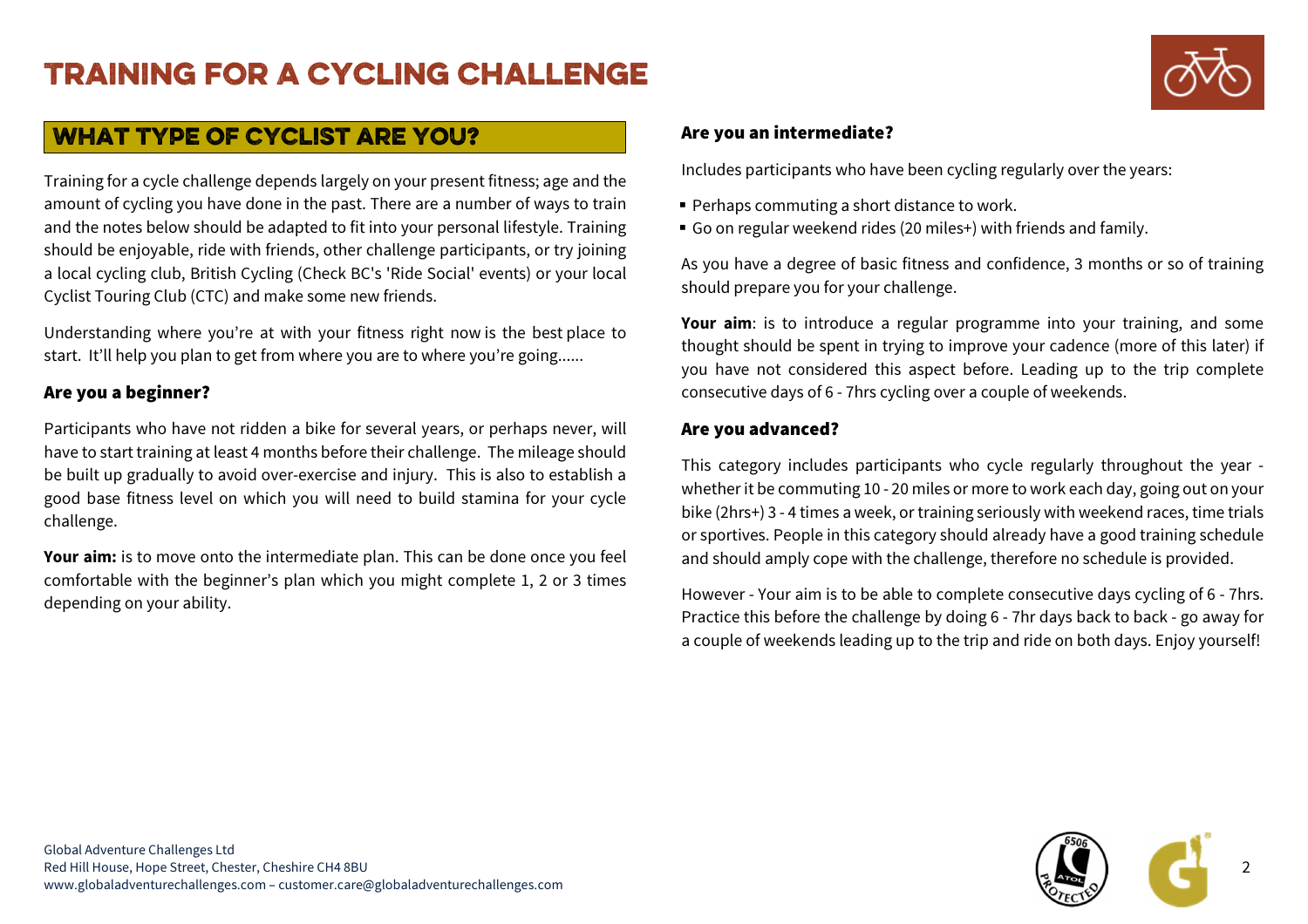

#### What are we trying to achieve?

The objectives to prepare for a cycling challenge are:

- $\blacksquare$  Increase the capacity and efficiency of your body's cardiovascular system.
- Improve the endurance of your muscles. Building up their repetitive movement strength, thus allowing you to cycle further before feeling physically tired.
- Accustom your body to sitting on a saddle for 6hrs a day.

It's simple - about half of the endurance required for cycling 6 - 7hrs a day comes from the improved ability of your body to pump blood and oxygen to your muscles.

The other half comes from increased efficiency (strength) of the muscles to extract oxygen and convert it.

And don't forget we have to be able to sit in the saddle for 6 – 7hrs each day.



#### DO'S AND DON'T'S

- Ride Safe! (Hi Viz, helmet, head up, single file, respect other road users).
- **The best cardio exercise** to prepare for a cycle challenge is cycling, because it uses all the same movements and muscles that you'll be using on your challenge. You'll strengthen all the right muscles, get used to the kit you will be using and get used to sitting in the saddle.
- Don't do too much too soon (don't go and do 100 miles on your first ride!) and get too fatigued or even worse injured, and not be able to ride your bike for the next month!
- Always warm up (prior to) and warm down (after) exercise and include stretching. It works.
- As you get fitter keep the time that you spend training the same but increase the intensity (work harder) - you can fit it in to your busy lifestyle.
- Keep a note of the distances you cover using a cycle computer you will be able to monitor your improvement.
- Listen to your body and if you are tired do a little less, if you feel strong do a little more – the suggested plans aren't prescriptive.
- Do wear padded cycling shorts.
- Do get advice from the attendant/instructor at your gym on use of equipment and exercises.

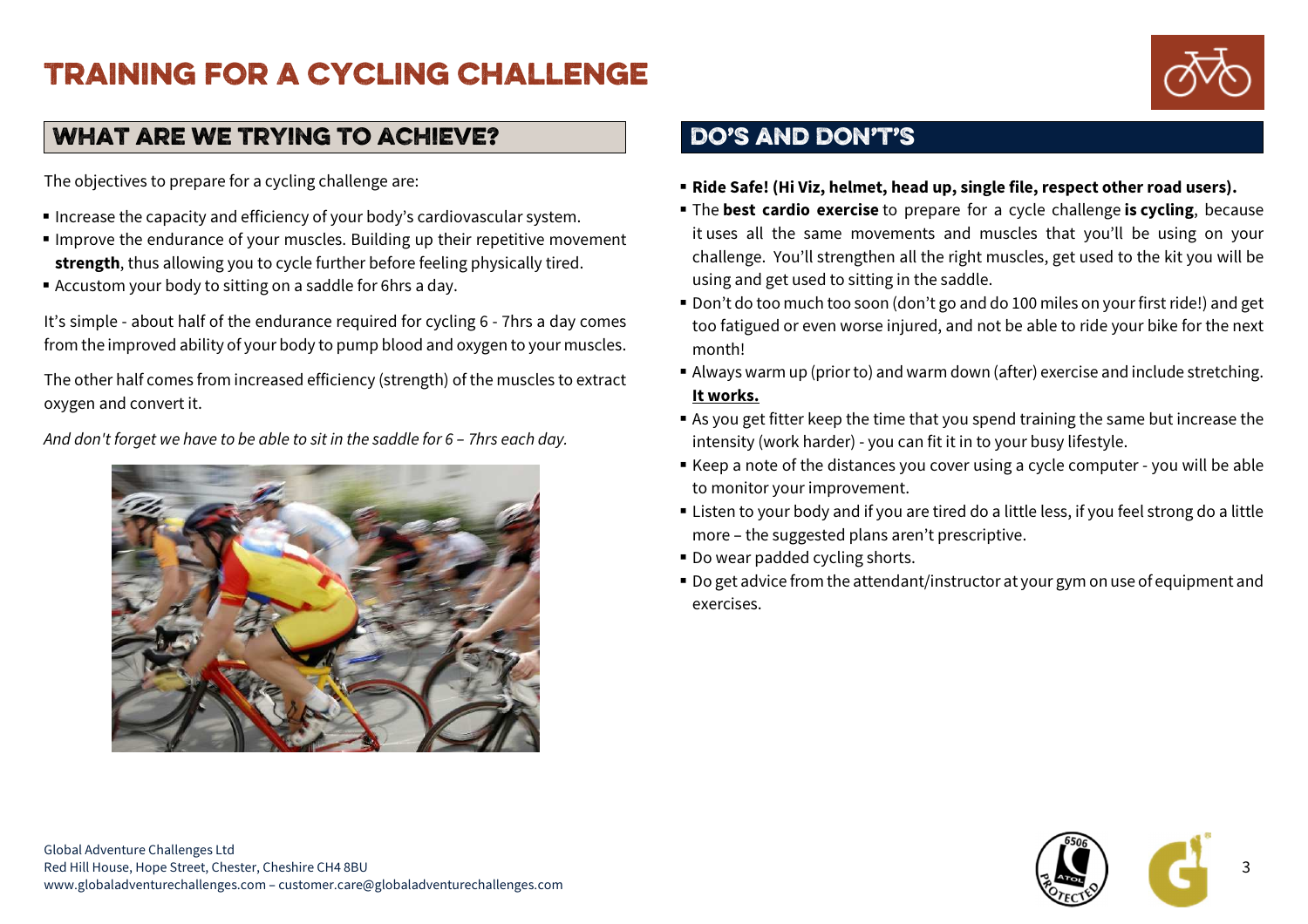

#### Fitting your training into your life

The programmes included in this document are rough training guides. Obviously with family, work and fundraising commitments you may not feel able to achieve what we have suggested for you. However, in order to get close to achieving your training it is vital you organise your time properly. There are many ways to ensure your time is maximised even if you feel that you have no time outside of work:-

- Organise your week to make sure you get out and do something!
- Don't beat yourself up if you miss a day's training; just get on with the next day. But try not to miss 2 days in a row.
- $\blacksquare$  If you can't get out, try borrowing/buying a turbo trainer, but do try and cycle as much as possible in 'real' conditions. The more you train in similar conditions to your challenge (terrain and weather) the better.
- Try and get up an hour earlier and take a quick cycle before work.
- If you can cycle to work, **do so.** If you can't cycle the whole distance, why not cycle part of the distance and leave your bike at a bus/train station and take public transport for the rest of the journey. You must obviously be happy with leaving your bike in a safe and secure place.
- Do the school run on your bikes and get the kids fit too.
- Get your family/friends in on the action and training with you at the weekend or in the evenings.
- Use your lunch hour to take a brisk walk or cycle around the immediate area.
- Go to your local gym or 'spin' class and substitute this for one of your midweek sessions.
- $\blacksquare$  It is important at weekends to get in some 'hilly' miles to experience cycling on different surfaces and gradients.
- You should try and make the time to cycle on some consecutive long days.

Although your challenge may be done on road or mountain bikes, this plan is based on time - so MTB or road bikes can be used.

Nothing will prepare you for your challenge better than actually getting on a bike and cycling!

#### So what is Cadence?

From the beginning, you should develop your cadence, (this is the speed at which your legs rotate - **R**evolutions **P**er **M**inute), as this will improve your cycling efficiency and aerobic capacity, meaning your heart and lungs grow stronger and thus are less stressed when exercising. We count the RPM of one leg.

In order to develop your cadence, change gears so that your legs maintain the same RPM on whatever gradient you are riding. You should select a gear that feels most comfortable when you are cycling. Try to keep a steady RPM of about 70 – 80 (for beginners) and 80 - 90 (for intermediate/advanced) as this will greatly aid the speed at which you become Cycle-Fit, and will increase your stamina. You will soon notice yourself being able to push harder gears while maintaining the same RPM.

#### Is Cadence Important? - YES!

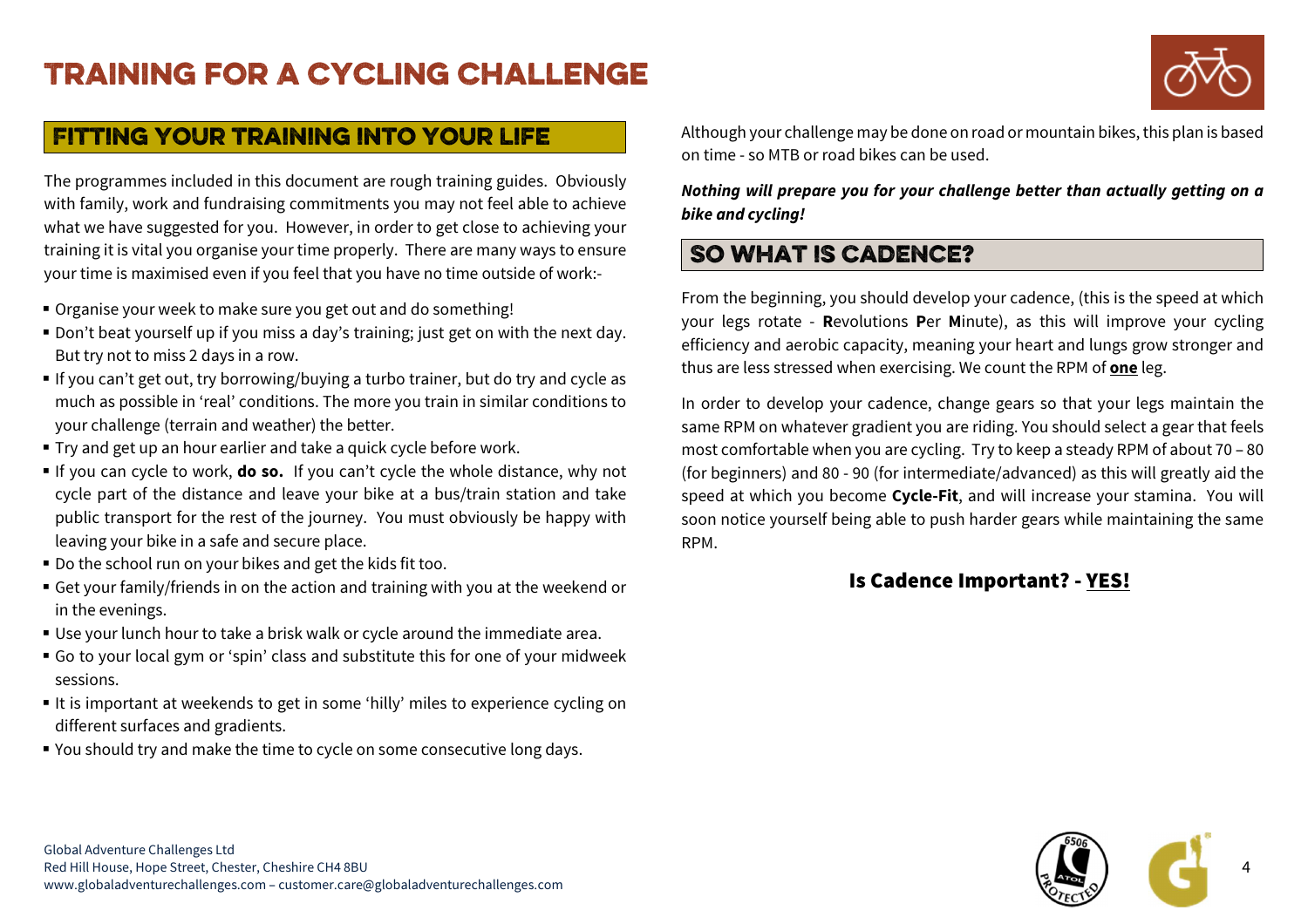

#### Challenge specific training

Undoubtedly the best form of training for a cycle challenge is to ride your bike and then ride your bike some more. But there are a few things that you can do to improve your skills for the specific challenge you are going to do.....

If you are going on one of our road bike challenges - London to Paris, Euro City Cycle, Death Valley, Paris to Geneva, Milan to Monaco, Yosemite to San Francisco, we would advise you to do your training on a road bike and predominantly on roads.

However, if your challenge is going to use both tarmac and dirt roads - Vietnam to Cambodia, Costa Rica Coast to Coast, Kilimanjaro to Ngorongoro Crater Cycle, India Cycle Challenge, you can do some riding to better prepare yourself.

- Although your challenge is done on mountain bikes (MTB), this plan is based on time in the saddle - so mountain bikes or road bikes can be used for your training - but you should try and incorporate some training on a MTB to get used to the slightly different riding position.
- Visit your local MTB trail centre and do some riding there. You don't have to do the real technical stuff. Completing the blue routes will be more than adequate for the type of terrain you will experience, and its great fun.
- $\textcolor{red}{\bullet}$  If you haven't got a trail centre close by, try riding along local canal towpaths. Particularly if you are going on a Vietnam to Cambodia cycle challenge (although our canal towpaths are much narrower than the ones you will encounter).
- $\textcolor{red}{\bullet}$  But don't forget your target of 6 7hrs in the saddle on consecutive days.

#### The training schedule

The schedule is broken down into 4 week blocks as it is easier to maintain focus and motivation. Set yourself a specific target or goal at the end of each 4 week block. This can be: participating in an organised event, a group ride with your fellow challenger participants, your first 50 mile ride, or your first ride with the local cycling club/CTC. You set your own target and make it enjoyable.

Little and often is the key, and although you ride your bike nearly every day (you will be riding every day on your challenge so you need to train for this) the following training plans can be fitted into a normal working week, with a little adjustment and a certain amount of commitment.

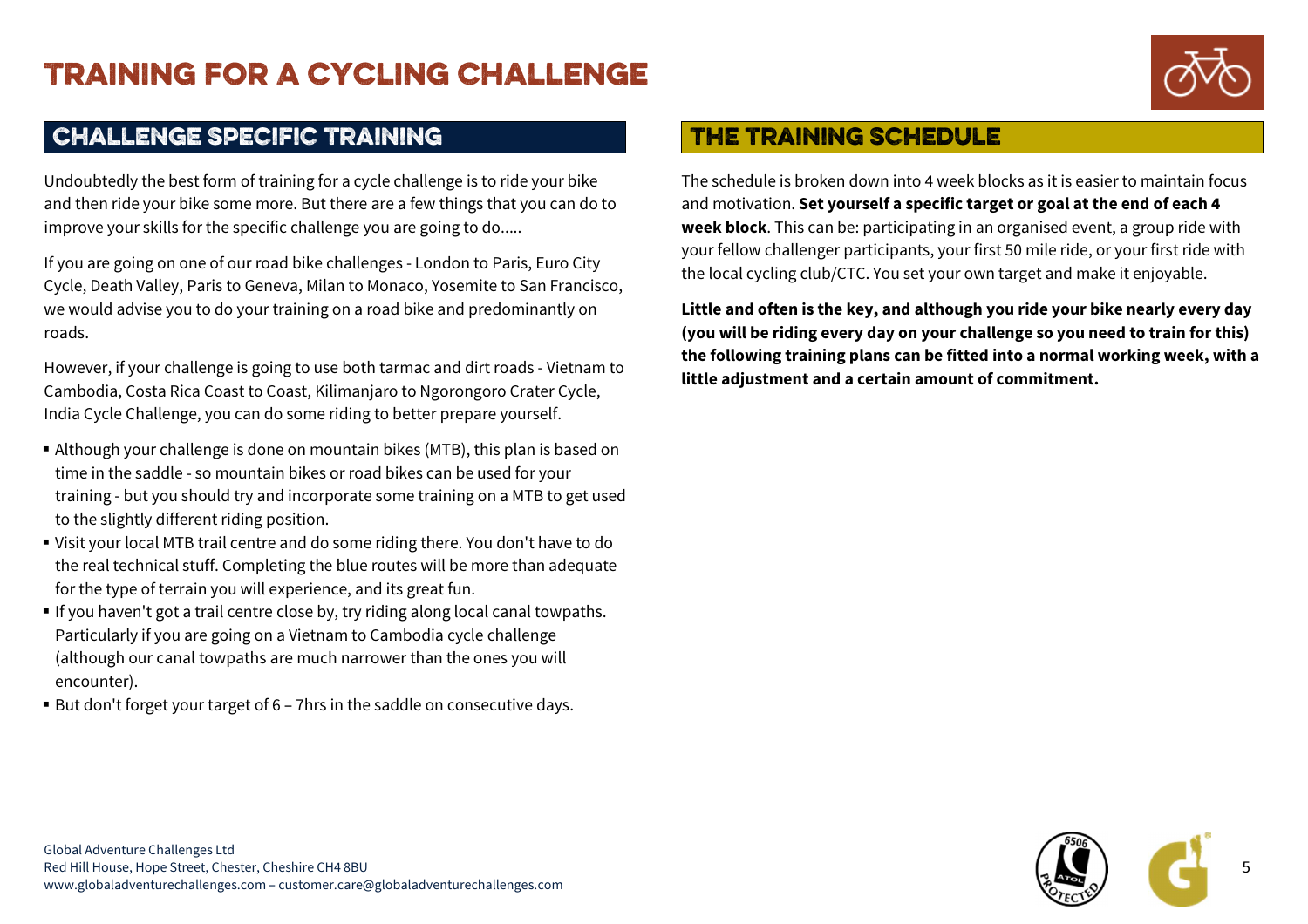#### Beginner:

- Try to cycle at least three times per week, building up the distance you cycle each week.
- Cycle on varied terrains including some hills at the weekend.
- Do longer rides at the weekend.
- $\bullet$  Start out with a distance or time you're comfortable with. This might range from 30mins for someone who hasn't exercised for a while, to an hour or more for someone who has cycled before.
- $\bullet$  Record the distance that you cover in your initial rides. From there you can design a programme where you increase your distance a bit each week to get to your goal **(to** move on to the Intermediate plan). Move on as soon as you are ready.
- Variety can be added by including a gym/spin class, riding to work and changing your route.
- You can train at home if you have access to a home cycle trainer (turbo trainer).

#### Your weekly training plan might start off looking similar to the table below. But we recommend completing the longer rides at the weekend.

| <b>BEGINNER:</b> |          |                           |            |                           |          |                           |                          |
|------------------|----------|---------------------------|------------|---------------------------|----------|---------------------------|--------------------------|
|                  | Day 1    | Day 2                     | Day 3      | Day 4                     | Day 5    | Day 6                     | Day 7                    |
| Week 1           | Rest Day | 45mins / 1hr on the flat  | 1hr gym or | 45mins / 1hr on the flat  |          | 1hr on the flat           | 11/2hrs on hilly ground  |
|                  |          | $(8 - 12$ miles)          | spin class | $(8 - 12$ miles)          | Rest Day | $(8 - 12$ miles)          | $(8 - 12$ miles)         |
|                  |          |                           |            | Cycle to work?            |          | (family / friends ride)   |                          |
| Week 2           |          | 45mins / 1hr on the flat  | 1hr gym or | 45mins / 1hr on the flat  |          | 1hr on the flat           | 11/2hrs on hilly ground  |
|                  | Rest Day | $(8 - 12$ miles)          | spin class | $(8 - 12$ miles)          | Rest Day | $(8 - 12$ miles)          | $(8 - 12$ miles)         |
|                  |          |                           |            | Cycle to work?            |          | (family / friends ride)   |                          |
| Week 3           | Rest Day | 1hr on the flat           | 1hr gym or | 45mins / 1hr on the flat  |          | 1hr on the flat           | 11/2 hrs on hilly ground |
|                  |          | $(10 - 12$ miles)         | spin class | (8 - 12 miles)            | Rest Day | $(10 - 12 \text{ miles})$ | $(10 - 15$ miles)        |
|                  |          |                           |            | Cycle to work?            |          | (family / friends ride)   |                          |
| Week 4           | Rest Day | 1hr on the flat           | 1hr gym or | 45 mins / 1hr on the flat |          |                           |                          |
|                  |          | $(10 - 12 \text{ miles})$ | spin class | $(8 - 12$ miles)          | Rest Day | Rest Day                  | <b>Your Target Ride.</b> |
|                  |          |                           |            | Cycle to work?            |          |                           |                          |



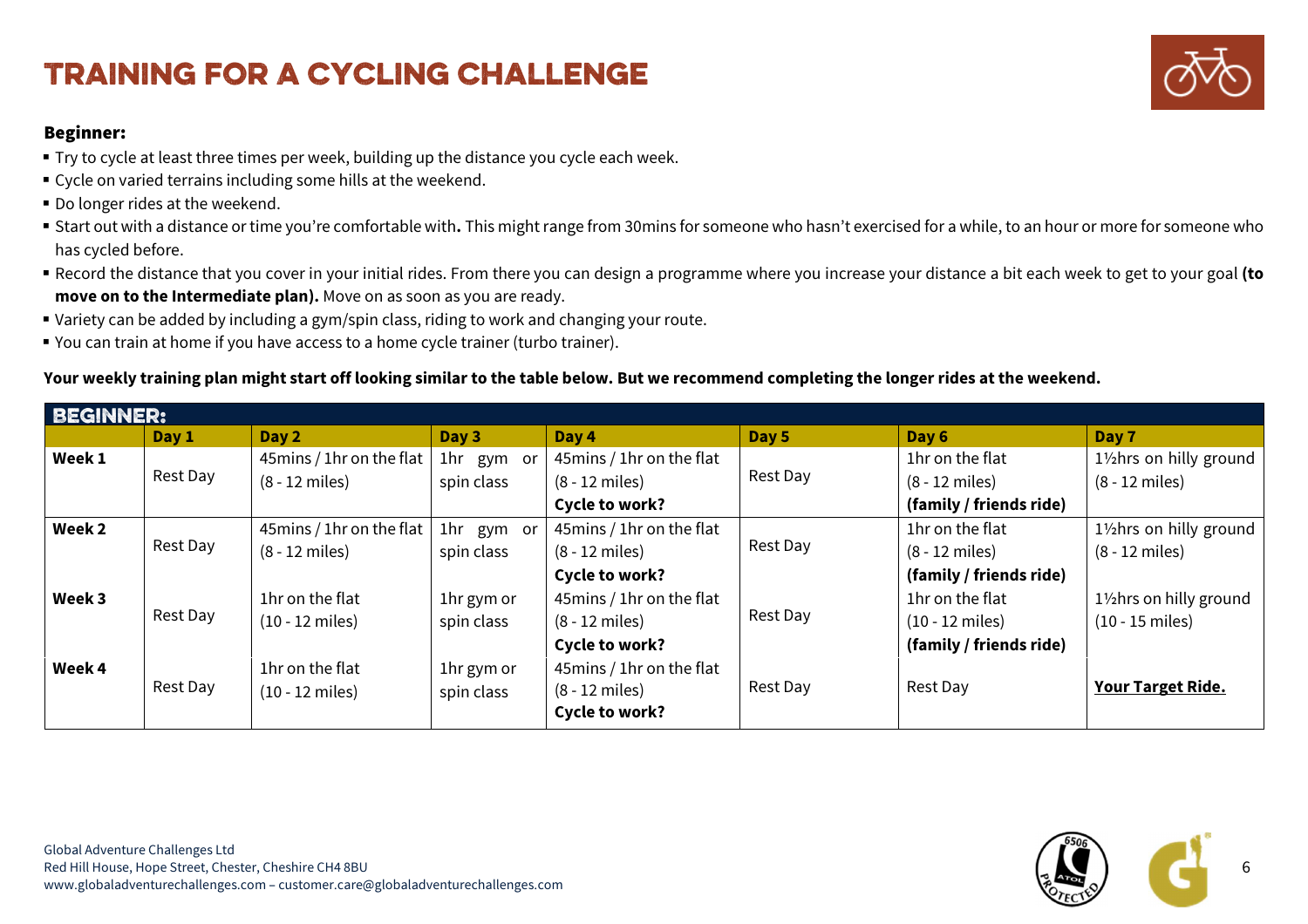#### Intermediate

- Try to cycle at least three times per week, building up the distance you cycle each week.
- Cycle on varied terrains including some hills at the weekend.
- Do longer rides at the weekend.
- $\blacksquare$  Start out with a distance or time you're comfortable with and increase the distance as you progress.
- $\bullet$  Record the distance that you cover in your initial rides. From there you can design a programme where you increase your distance a bit each week to get to your goal **(6** 7hr consecutive rides) in the weeks preceding your challenge.
- Variety can be added by including a gym/spin class, riding to work and changing your route.
- You can train at home if you have access to a home cycle trainer (turbo trainer).

#### Your weekly training plan might start off looking similar to the table below. But we recommend completing the longer rides at the weekend.

| INTERMEDIATE: |          |                           |            |                           |          |                          |                                       |
|---------------|----------|---------------------------|------------|---------------------------|----------|--------------------------|---------------------------------------|
|               | Day 1    | Day 2                     | Day 3      | Day 4                     | Day 5    | Day 6                    | Day 7                                 |
| Week 1        |          | 1hr (inc 10mins           | 1hr gym or | 45mins / 1hr on the flat  |          | 11/2hrs, (inc 20mins     | 2hrs on hilly ground,                 |
|               | Rest Day | pushing hard) $(10 - 15)$ | spin class | $(8 - 12$ miles)          | Rest Day | pushing hard) (15 - 22   | (inc 30 mins pushing)                 |
|               |          | miles)                    |            | Cycle to work?            |          | miles)                   | hard) (20 - 30 miles)                 |
|               |          |                           |            |                           |          | (family / friends ride?) |                                       |
| Week 2        |          | 1hr (inc 10mins           | 1hr gym or | 45 mins / 1hr on the flat | Rest Day | 11/2 hrs, (inc 20 mins   | 21/ <sub>2</sub> hrs on hilly ground, |
|               | Rest Day | pushing hard)             | spin class | $(8 - 12$ miles)          |          | pushing hard) (15 - 22   | (inc 20mins pushing)                  |
|               |          | $(10 - 15$ miles)         |            | Cycle to work?            |          | miles)                   | hard) $(25 - 37$ miles)               |
|               |          |                           |            |                           |          | (family / friends ride?) |                                       |
| Week 3        |          | 1hr (inc 20mins           | 1hr gym or | 45mins / 1hr on the flat  |          | 11/2hrs, (inc 20mins     | 3hrs on hilly ground,                 |
|               | Rest Day | pushing hard) $(10 - 15)$ | spin class | $(8-12$ miles)            | Rest Day | pushing hard) (15 - 22   | (inc 20mins pushing)                  |
|               |          | miles)                    |            | Cycle to work?            |          | miles)                   | hard) $(30 - 45$ miles)               |
|               |          |                           |            |                           |          | (family / friends ride?) |                                       |
| Week 4        | Rest Day | 1hour (inc 20mins         | 1hr gym or | 45mins / 1hr on the flat  |          | Rest Day                 |                                       |
|               |          | pushing hard)             | spin class | $(8-12$ miles)            | Rest Day |                          | <b>Your Target Ride.</b>              |
|               |          | $(10 - 15$ miles)         |            | Cycle to work?            |          |                          |                                       |